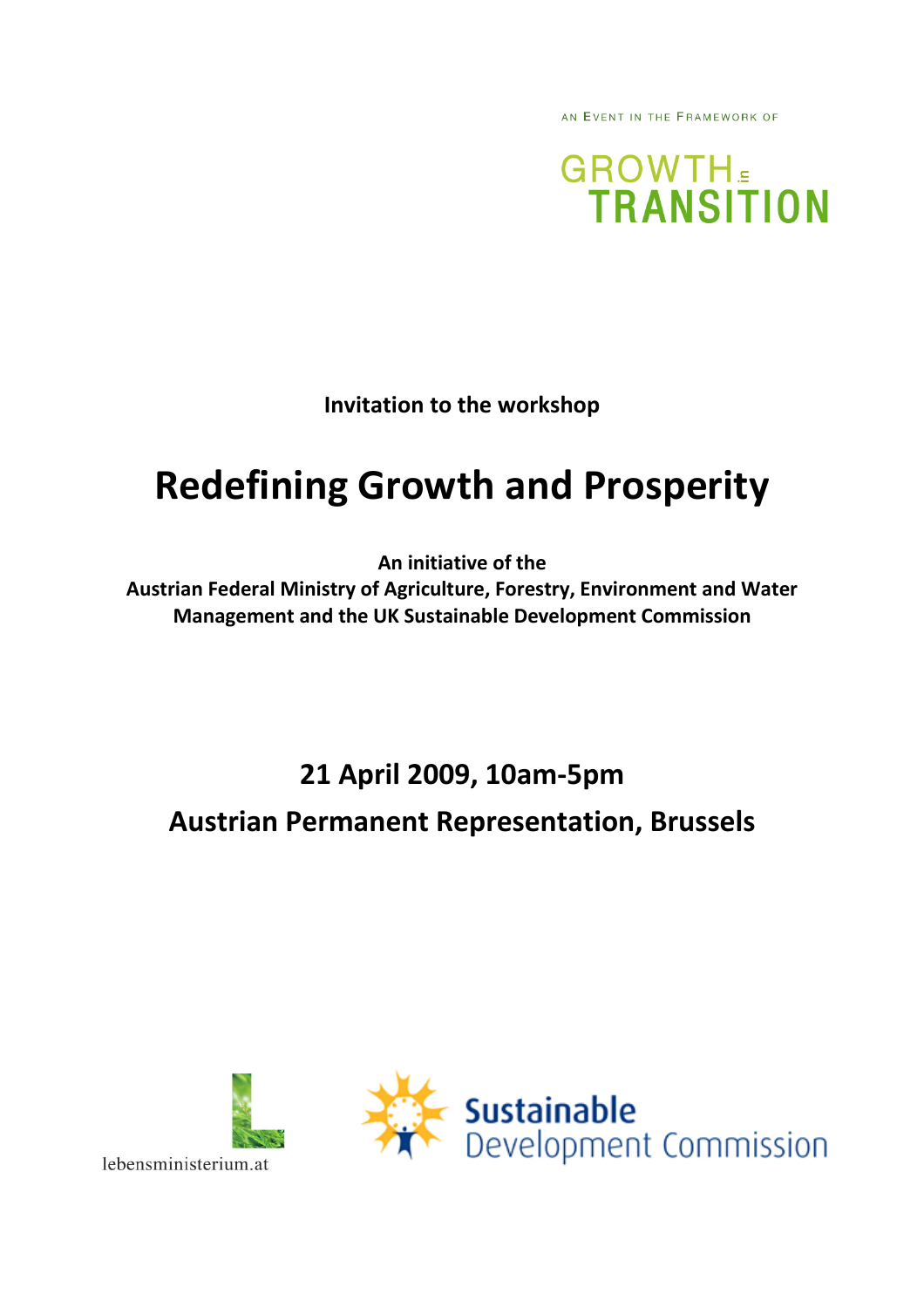#### **BACKGROUND**

Just now – in the light of the current financial and economic crisis and intensive efforts for achieving economic growth – the question emerges which kind of growth we want for the future and which goals are targeted with it. In political circles, high growth rates are commonly still considered an essential prerequisite for our future development. However, the understanding that indefinite economic growth might not be possible on a finite planet is gaining more and more acceptance. In recent years, two other objectives have moved up the political and policy-making agenda: sustainable development and wellbeing/quality of life. The renewed EU Sustainable Development Strategy has set quality of life and wellbeing as primary objectives in the EU agenda: "It [the EU Strategy for Sustainable Development] aims at the continuous improvement of the quality of life and well-being on Earth for present and future generations."

The Sustainable Europe Research Institute (SERI) and the UK Sustainable Development Commission (SDC) are dealing with this issue in two different projects.

SERI's project *"What kind of growth is sustainable?",* which was commissioned by the Austrian Federal Ministry of Agriculture, Forestry, Environment and Water Management, focuses on the question: What conditions are necessary to allow for a different kind of growth in wellbeing  $-$  one that is geared toward compatibility between economic growth and sustainable development – and would be acceptable to inhabitants of the "rich" parts of the world? Starting from the sustainable development strategy of the EU, arguments for such an "alternative growth" were compiled, whereby an emphasis is placed upon concepts of human quality of life and well-being.

The SDC, which is the UK Government's independent advisory body on sustainable development, has been running a project on "*Redefining Prosperity*", examining the relationships between three aims: economic growth, sustainability, and wellbeing. It challenges its readers to imagine the - potentially devastating - consequences of continued long-run worldwide growth, and discusses alternative ideas of what "prosperity" could mean. The project report, "*Prosperity Without Growth*?", will be published shortly before the workshop. This event will be its Brussels launch.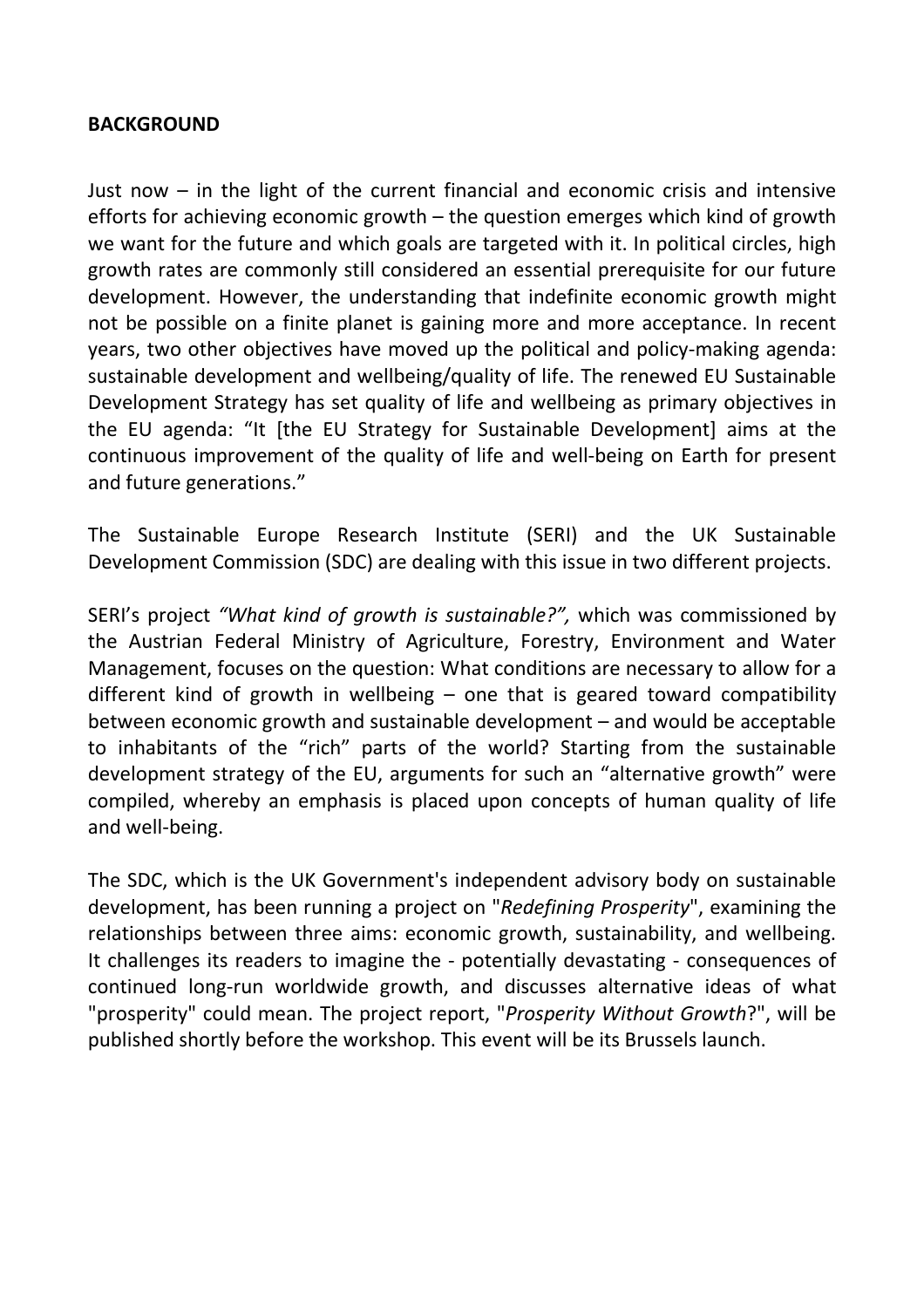## **Agenda**

| 9:30                                                                                                                          | Registration, coffee                                                                                                                       |                                                                                                                                                                                                                                                                                                                                                                                                           |
|-------------------------------------------------------------------------------------------------------------------------------|--------------------------------------------------------------------------------------------------------------------------------------------|-----------------------------------------------------------------------------------------------------------------------------------------------------------------------------------------------------------------------------------------------------------------------------------------------------------------------------------------------------------------------------------------------------------|
| 10:00                                                                                                                         | Welcome                                                                                                                                    | Elisabeth Freytag (Austrian Federal<br>Ministry of Agriculture, Forestry,<br><b>Environment and Water Management)</b>                                                                                                                                                                                                                                                                                     |
| 10:15                                                                                                                         | Presentation of input papers from<br>SERI and the SDC                                                                                      | <b>Friedrich Hinterberger (SERI)</b><br>Tim Jackson (SDC)                                                                                                                                                                                                                                                                                                                                                 |
| 11:00                                                                                                                         | Comments on the input papers                                                                                                               | Doreen Fedrigo (EEB)<br>European Environmental Bureau<br><b>Oliver Zwirner (EC)</b><br><b>European Commission; DG Environment</b><br>Michaela Moser (EAPN)<br><b>European Anti-Poverty Network</b><br><b>Gerhard Huemer (UEAPME) (tbc)</b><br>European Association of Craft, Small and<br><b>Medium-Sized Enterprises</b><br><b>Martin Sieker (EESC)</b><br><b>European Economic and Social Committee</b> |
| 12:00                                                                                                                         | <b>Questions and discussion</b>                                                                                                            |                                                                                                                                                                                                                                                                                                                                                                                                           |
| 13:00                                                                                                                         | Lunch and coffee                                                                                                                           |                                                                                                                                                                                                                                                                                                                                                                                                           |
| 14:00<br>14:30                                                                                                                | Economic growth and economic<br>crisis: Is de-growth here to stay?<br><b>Questions and discussion</b>                                      | Victor Anderson (SDC) and<br>Gjalt Huppes (Universiteit Leiden)                                                                                                                                                                                                                                                                                                                                           |
| 15:00<br>15:20<br>16:00<br>16:30<br>17:00                                                                                     | Coffee<br>Table discussion session<br>Feedback<br>Concluding discussion introduced by Friedrich Hinterberger/Tim Jackson<br>End of meeting |                                                                                                                                                                                                                                                                                                                                                                                                           |
| Moderation:<br>Rita Trattnigg, Austrian Federal Ministry of Agriculture, Forestry,<br><b>Environment and Water Management</b> |                                                                                                                                            |                                                                                                                                                                                                                                                                                                                                                                                                           |